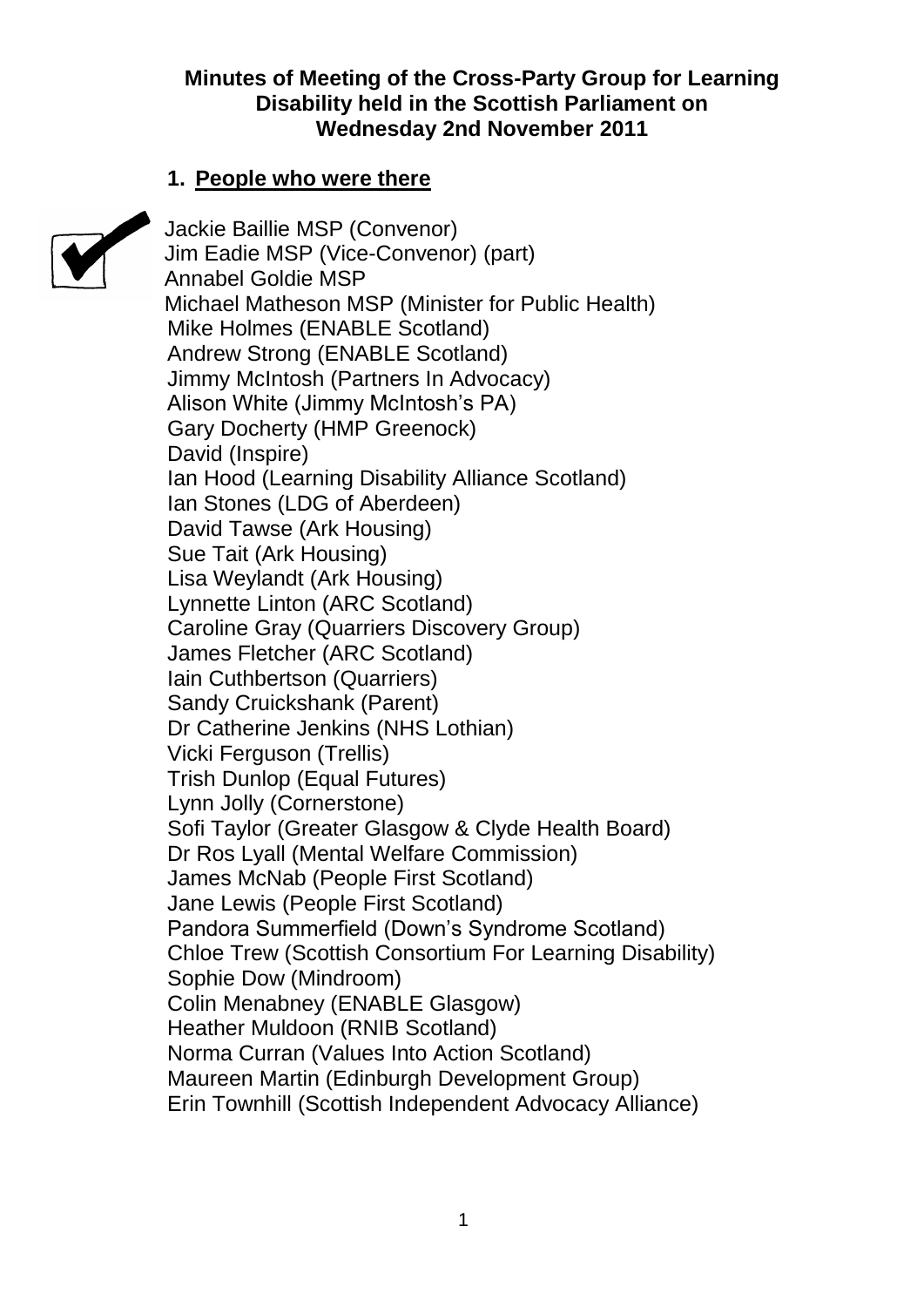

Faye Keogh (Turning Point Scotland) Mig Coupe (Mindroom) Idem Lewis Kirsten Hogg (Camphill Scotland) Loretto Lambe (PAMIS) Morven Campbell (User and Carer Involvement)

# **3. Minister for Public Health**

At our last meeting we agreed to invite the Minister for Public Health, Michael Matheson MSP, to come and speak to the Cross Party Group. We were pleased he accepted and agreed to speak to this meeting. The Minister spoke about SDS, Carers, "The Same As You?" and answered questions.

The Minister told the group that the way care is currently provided has to change and people expect to have more control over this. The Government has developed a Self-Directed Support Bill to help people get more choice over their support.



The Government hopes this Bill will be discussed at the Health and Sport Committee in the Scottish Parliament in February next year. People will be invited to give their views on this. The Minister encouraged members to get involved.

The Minister said that progress has been made for carers but there is still more to be done. Implementation of the Carers Strategy will continue. The Government is developing an identification card system for young carers.

The Minister said that an evaluation of the "Same As You?" evaluation is taking place. This will be complete by the end of the year. The Minister said that there has been some good work as a result of "The Same As You?". However, there is still more to be done. The Government may produce a follow-up to "The Same As You?". They will wait until the evaluation is complete to decide.

The Minister was asked about the different care charges people have to pay across Scotland. The Minister said that the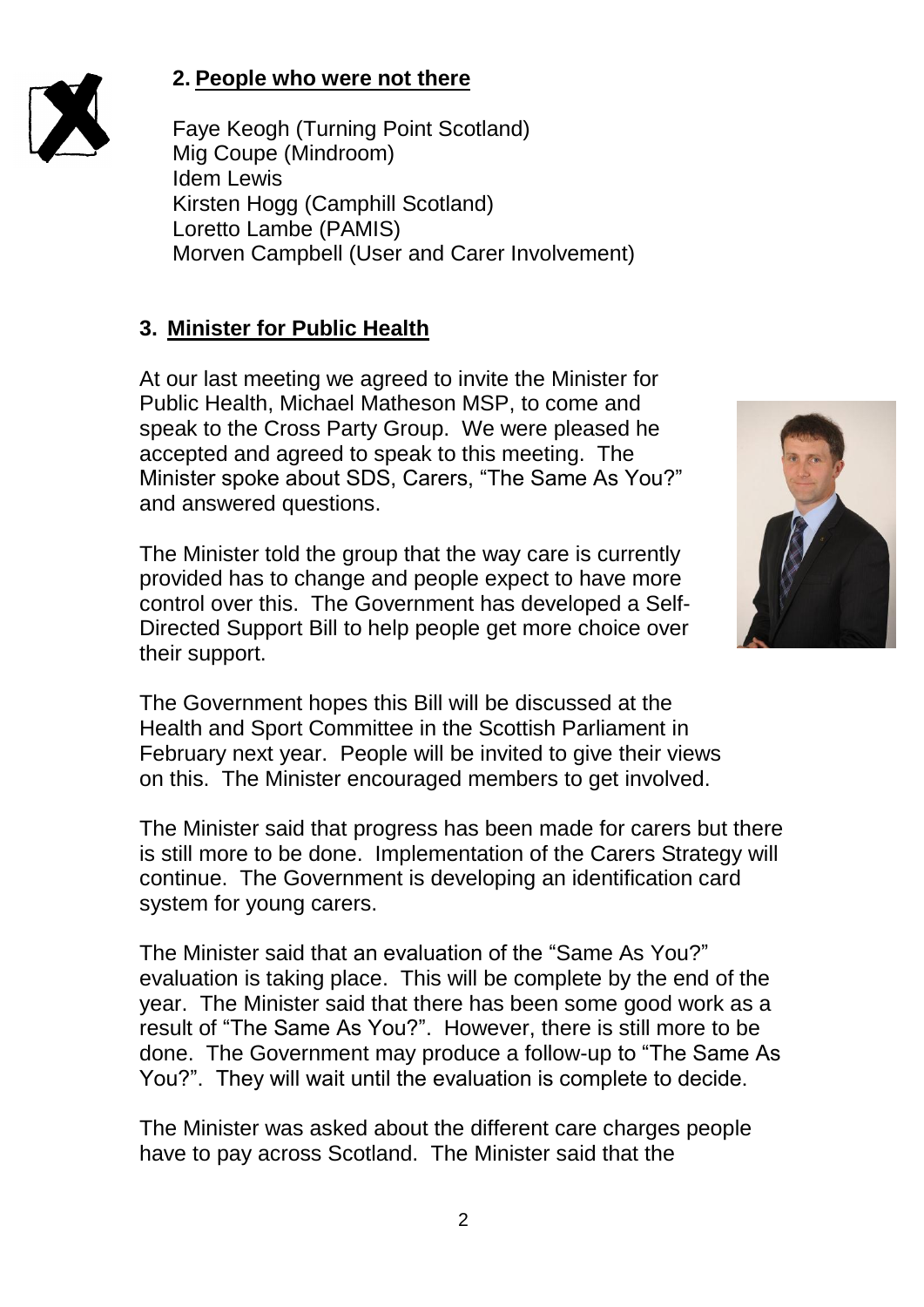Convention of Scottish Local Authorities (COSLA) is working on this issue and that a greater level of consistency would be better.

Caroline told the Minister that she thought people would get involved in consultations if they felt their views were listened to. Too many people think that decisions have been made before a consultation starts. The Minister agreed and said that consultation can be valuable but these types of experiences can undermine the process.

Ian Hood asked whether recommendations for people with learning disabilities who live in homes for older people would be included if the Government publishes a follow up to the Same As You? The Minister said that any follow up to the Same As You? would be developed in consultation with people and organisations who have an interest in learning disability. This will allow for important issues such as this to be raised.

Colin said that ENABLE Glasgow has received three years funding from the Short Breaks Fund. However, the second and third years are conditional on the Scottish Government continuing this fund. Colin asked if this will happen. The Minister said that the Government has to approve this every year but the funding has been agreed in principal.

The Minister was asked about people who don't get a service but might end up in a crisis. This can end up costing the Government more than giving them some support to stop the crisis. The Minister said that the Government is putting money towards preventing these types of situations.

There were a number of other questions which we were unable to ask of the Minister. We will send the Minister a copy of the questions we did not ask and circulate his responses.

Jackie thanked the Minister for coming and suggested that we have a wider discussion about what should be in a follow up to the Same As You? at a future meeting. At this point the Minister left the meeting.



H

Ш

ĪĪ T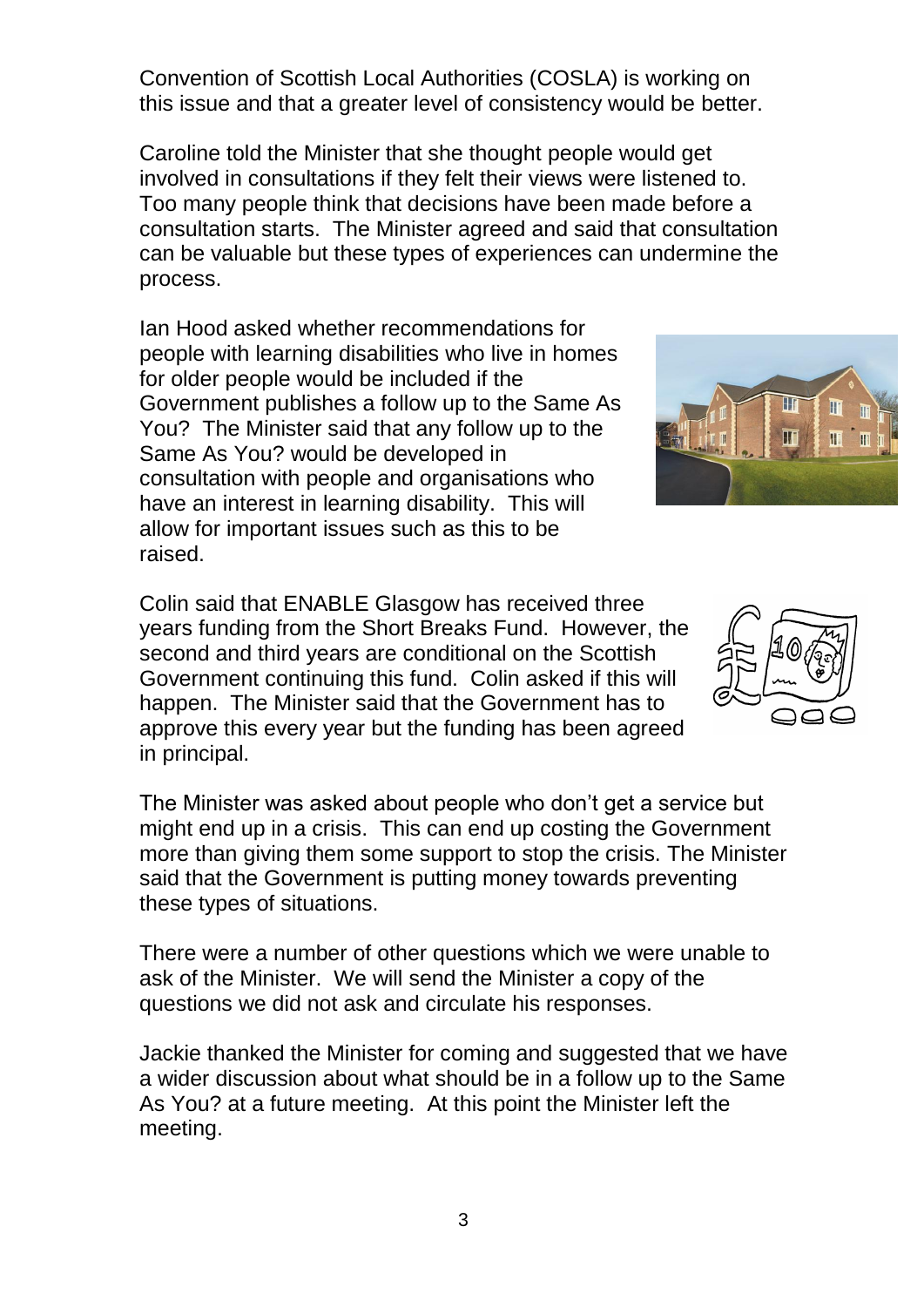## **4. Matters Arising**

### Confirmation of MSP membership

At the last meeting we agreed that Jackie Baillie MSP should continue as Convenor and Jim Eadie MSP should be Vice-Convenor.

Since this meeting four other MSPs have joined the Cross Party Group. They are:

- Alison Johnstone MSP Green
- Alison McInnes MSP Lib Dem
- Liam McCarthur MSP Lib Dem
- Annabel Goldie MSP Conservatiive

Jackie asked the group to agree that they are happy for us to register the group like this. The group agreed.

### People First's Citizens Grand Jury

James McNab from People First gave the group an update on People First's Citizens Grand Jury. This is a group of people who have met to discuss why things are not working for people with learning disabilities. A group is now looking at how to take recommendations from this meeting forward.

This group has held meetings with the Scottish Human Rights Commission and the Association of Chief Police Officers in Scotland. They have also written to the Law Society about welfare guardianship.

The group will be meeting the Mental Welfare Commission and the Equality and Human Rights Commission in the near future.

Ian Hood said he was interested in the work on welfare guardianship. A lot of parent carers in Glasgow have taken out welfare guardianship as part of the Self-Directed Support process. It is now easier to do this. Ian asked if this is one of the things People First will speak to the Law Society about? James said that they will be looking at this issue.

Jackie asked James to keep the Cross Party Group up to date on what is happening with the Citizens Grand Jury.



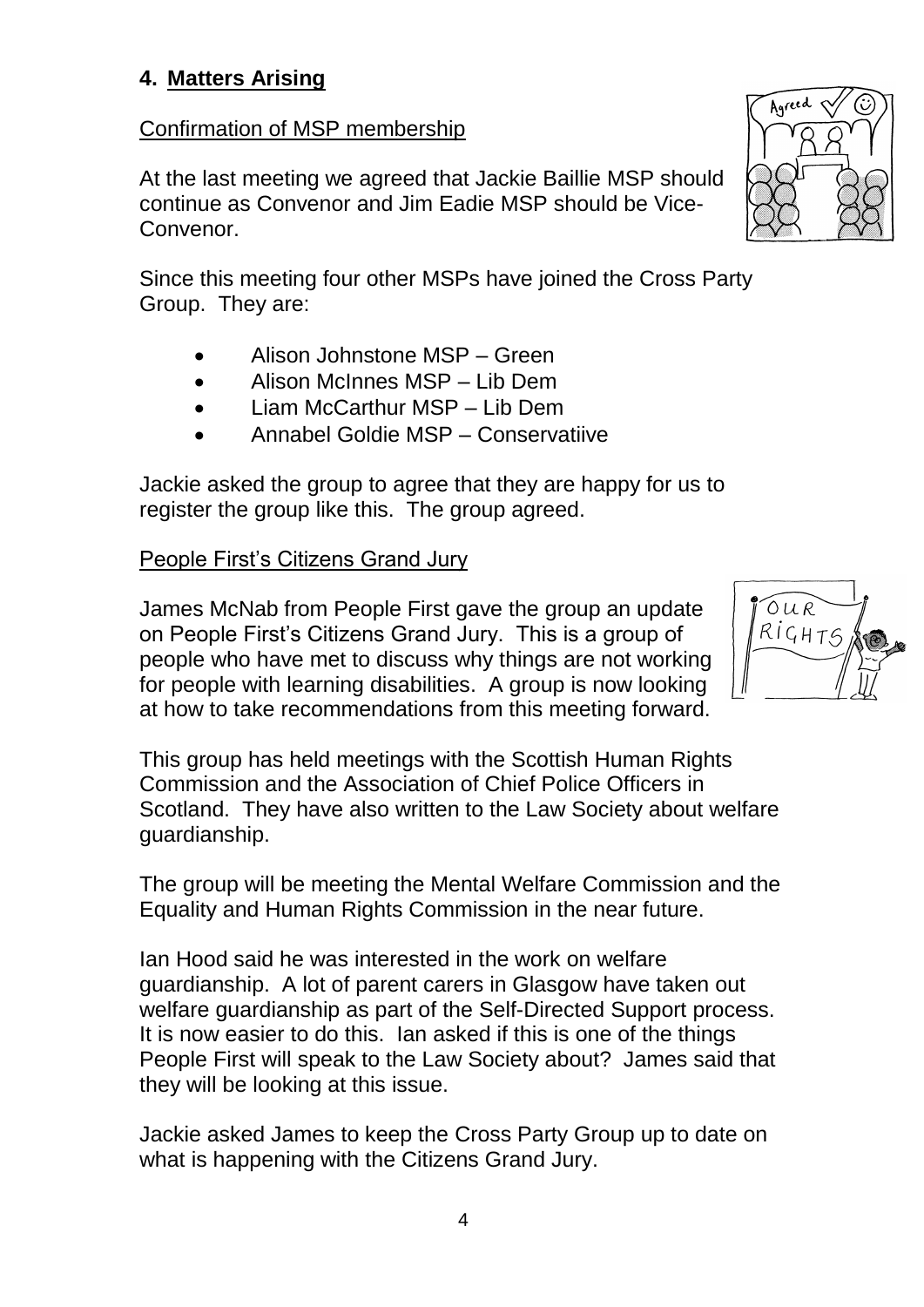## Changes to Disability Living Allowance

At the last meeting we discussed the UK Government's plans to replace the Disability Living Allowance (DLA). Caroline told the group there was no easy read version of the consultation on the new rules for this assessment. This made it very hard for people to understand what was proposed.

The Cross Party Group sent a number of letters and requests for an easy read version of this document to the DWP. This campaign worked and the DWP did produce an easy read paper. Caroline thanked the group for their support. Jackie thanked Caroline for raising such an important matter.

Members raised the issue of benefit payments being made fortnightly rather than weekly. Lynnette said that this made it very difficult for her to manage her money. Ian Stones said that the Job Centre can help you to write to the DWP to get this changed.

A rally about disability benefits was held in Edinburgh on Saturday 22 October. There was an impressive turnout of around 1,000 people.

Jackie said that the Health and Sport Committee in the Scottish Parliament was scrutinising the Welfare Reform Bill, which contains these proposals.

Jackie has asked a number of Parliamentary Questions about what will happen to concessionary travel after the changes to DLA. However, the Government has yet to provide a reasonable response to this.

### **Addendum: Answers to these questions have now been provided and will be circulated with the minutes.**

Parliamentary Questions

Jackie had asked two questions about the number of people who have Down's Syndrome in Scotland.

The Government said that they do not hold this information centrally. Down's Syndrome Scotland has discussed this with the Government's statisticians who realised the importance of this





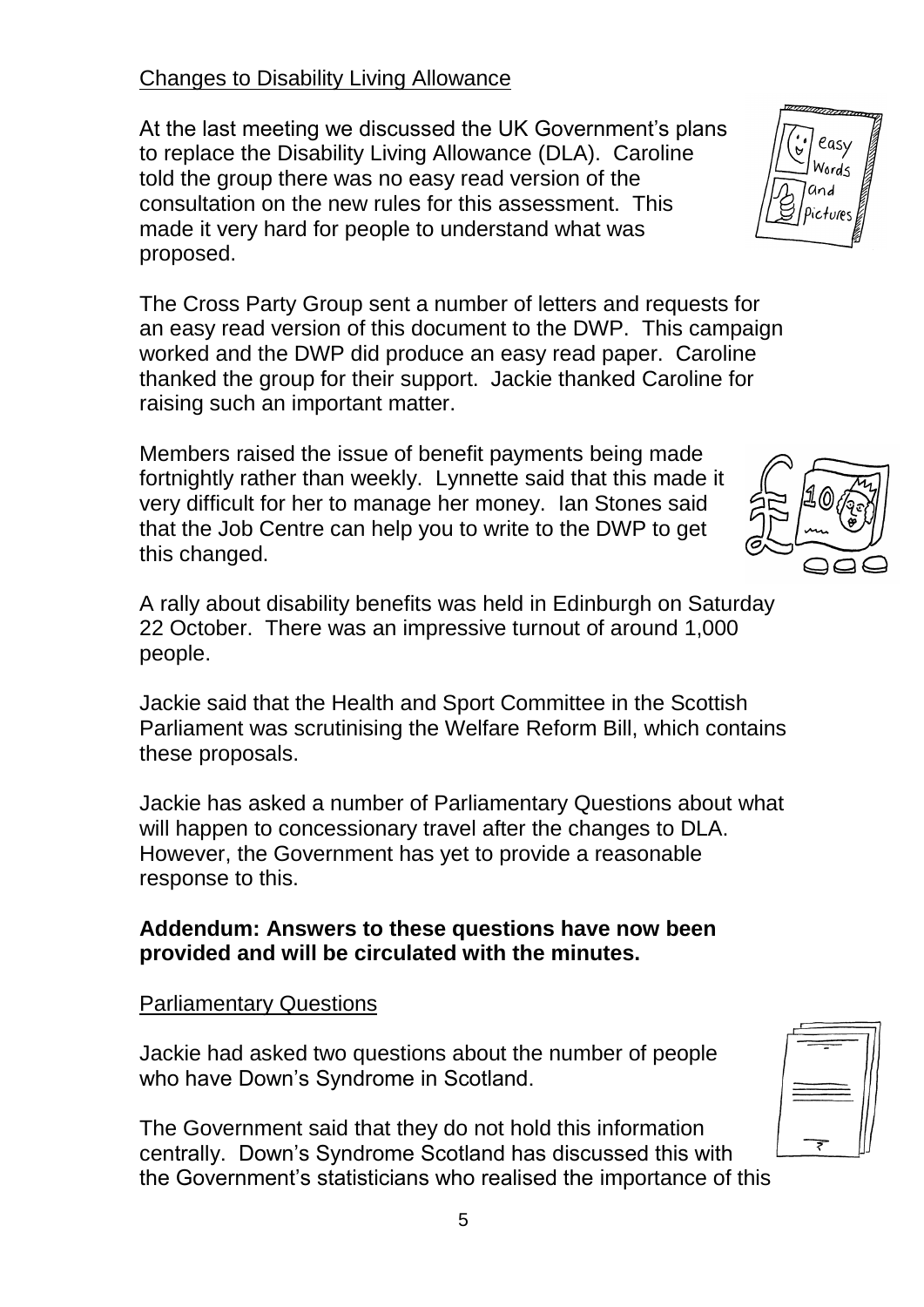issue and said they didn't know why this information was not already collected. The link between Down's Syndrome and dementia make it even more important to ensure that these statistics are collected so that we can better plan these services.

Jackie suggested that we should do some more Parliamentary Questions on this issue. We should also write to the Government to tell them why they should collect these statistics.

# **5. People who have learning disabilities in prison**

Jackie introduced Gary Docherty who is a Nurse working in Greenock Prison. Gary has been working with prisoners who have learning disabilities for almost 10 years.

Gary is concerned about the treatment of people with learning disabilities in prisons. There are 8,000 prisoners in Scotland's prisons. The Prison Reform Trust estimates that around 7% of all UK prisoners have an IQ of less than 70 (the official definition of a learning disability). 25% of all UK prisoners have an IQ of less than 80. Gary estimates that around 1,000 prisoners in Scotland have a learning disability.

Prisoners who have learning disabilities are five times more likely to be restrained and three times more likely to be placed in a segregated unit. All prisoners involved in the research reported that they had been bullied by staff and other prisoners.

There are 14 learning disability nurses employed by the Scottish Prison Service (SPS) in 17 prisons across Scotland. Only three prisons have a specialist learning disability service (Polmont, Greenock and Kilmarnock).

Six prisons in Scotland are using the Blueprint model – a screening tool to identify prisoners who have a learning disability. Prisoners then receive additional input and are linked with social work and voluntary organisations.

This work has seen a 20% reduction in reoffending. It is predicted that if this measure was fully implemented it could save around £5.8m per year.

Cornerstone is starting a project that works with offenders who have learning disabilities when they leave prison. The project will



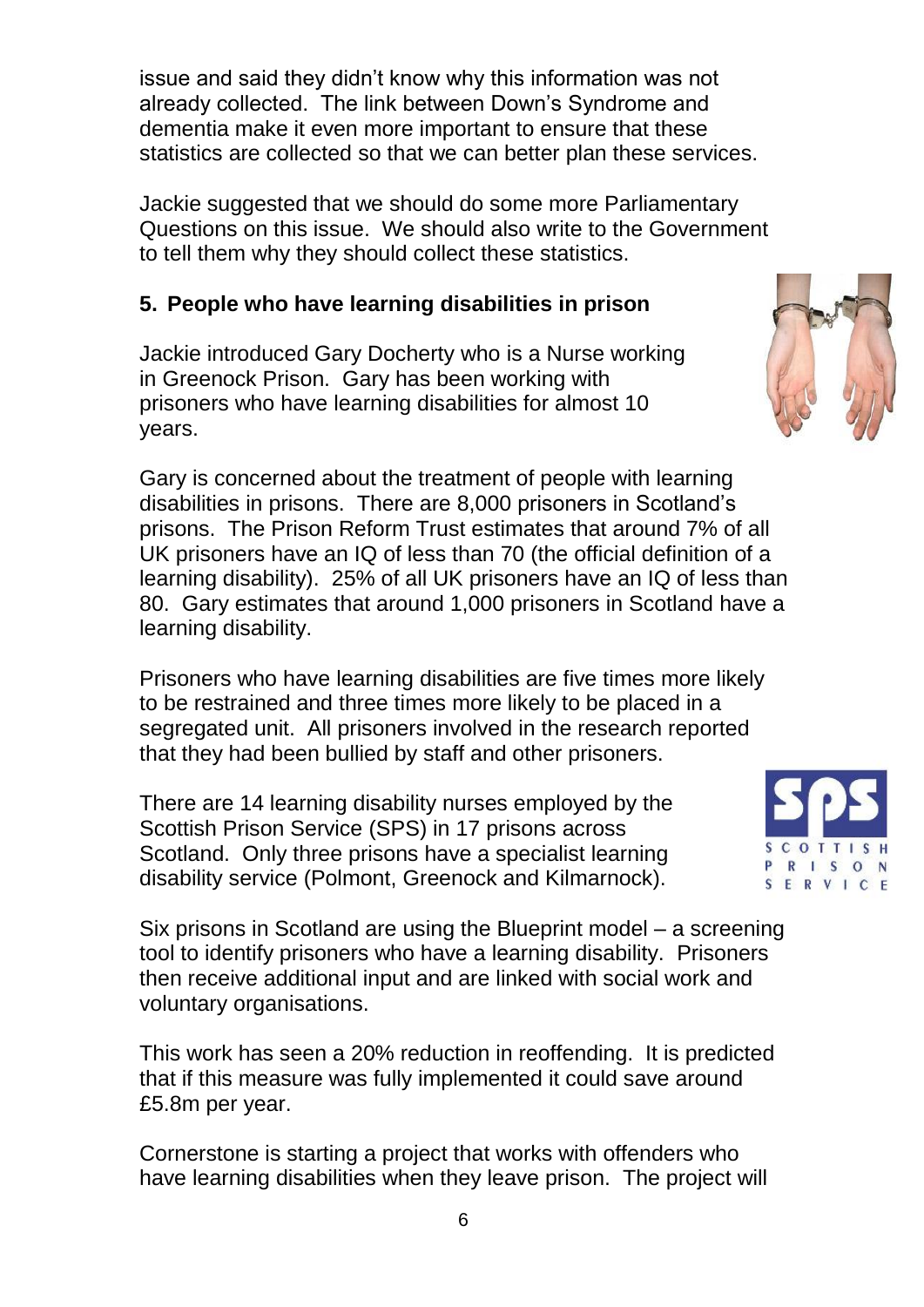support them as soon as they leave prison to help them settle and overcome new challenges they face. The first 2 weeks after leaving prison are very important to whether they re-offend again.

The Equality Act and disability discrimination legislation were recently used to sue the English Prison Service for their failure to address the needs of someone who has a learning disability. The case was successful. It is believed that a number of other prisoners are also planning to sue.

Gary said that he thinks four things should change in the future:

- Information about medical histories being more openly available to the Prison Service. The recent transfer of SPS staff to the NHS will help this.
- Specialist learning disability nurses should be employed and given time and resources to provide support
- More easy read information should be made available. Some examples, such as shopping lists, are particularly inaccessible.
- All SPS staff should have learning disability awareness training

Gary told the group that it is easy for people to slip through the system without their learning disability being identified. Recently, a young man with Down's Syndrome was admitted to the main population of HMP Greenock. He was not identified as having a learning disability until Gary returned from 2 days leave – at which point specialist support was arranged.

Jackie Baillie and Annabel Goldie agreed that they would table some Parliamentary Questions on this issue. They also said that they would write to the Cabinet Secretary for Justice, Kenny MacAskill MSP, and the Cabinet Secretary for Health, Wellbeing and Cities Strategy, Nicola Sturgeon MSP, highlighting this issue.

# **6. Anything else?**

## University cuts

Caroline Gray told the group that the Scottish Social Services Council says the annual funding universities get to support service users and carers to be involved in social work training is to be withdrawn.